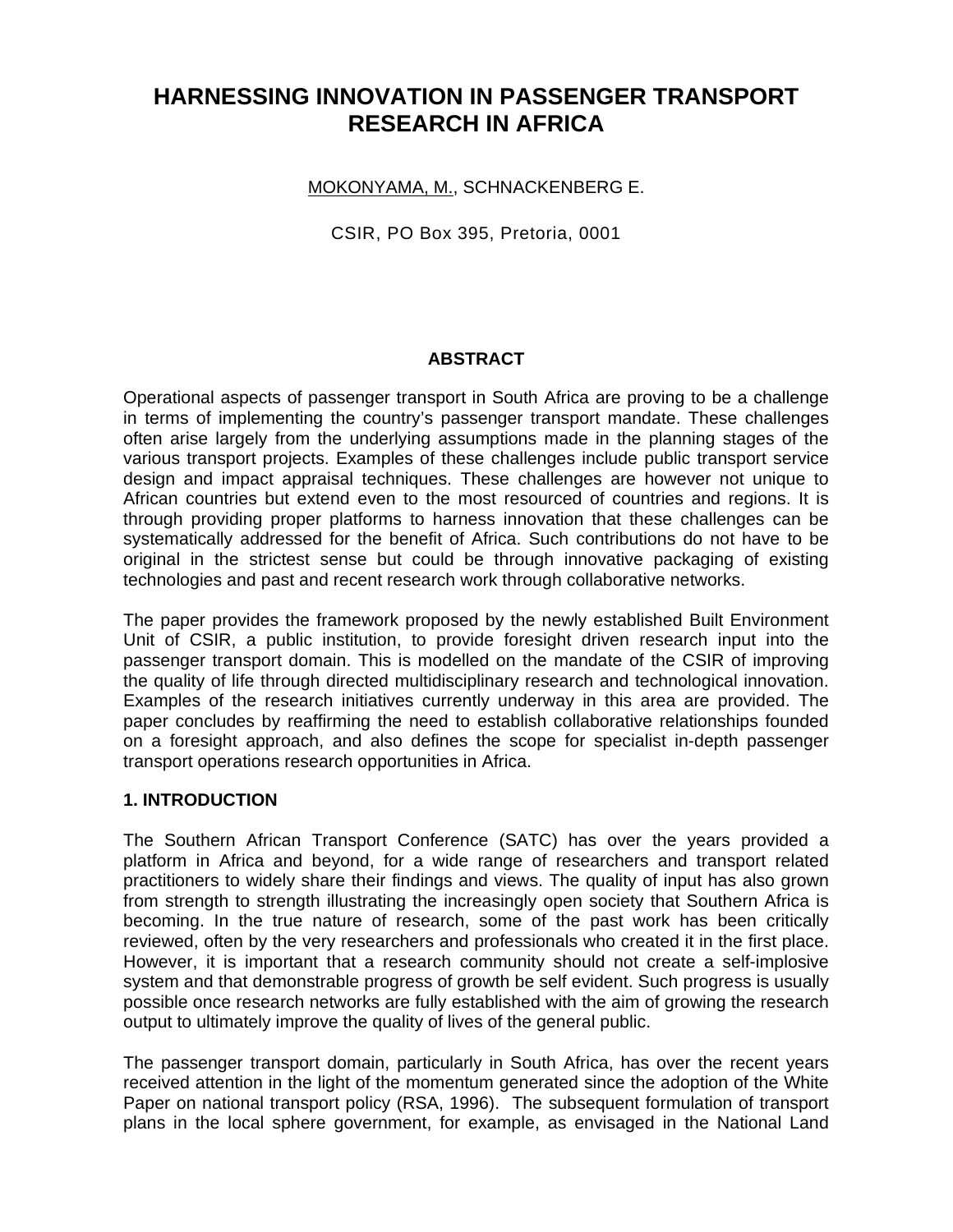Transport Transition Act (NLTTA) (RSA, 2000) has created a backbone from which to implement transport proposals. The implementation of these proposals has, however, been faced with practical problems ranging from technical to governance related problems. One of the major problems has been the assumption of the existence of reservoir of technical solutions that could readily be incorporated into the implementation of the plans. Such a reservoir could only exist under the environment where active research continuously creates a knowledge base. In the absence of such a reservoir, authorities had no choice but to resort to trial and error tactics amidst the pressing political delivery mandate of government.

The paper provides the framework proposed by the newly established Built Environment Unit of CSIR, a public institution, to provide foresight driven research input into the passenger transport domain. This is modelled on the mandate of the CSIR of improving the quality of life through directed multidisciplinary research and technological innovation. The paper further provides examples of the research initiatives currently underway in this area. Previous research work hinting for the need for specialised research in passenger transport is reviewed. Furthermore, the opportunities that exist for collaborative networks are also highlighted. Although the passenger transport domain is very extensive in terms of potential areas of research, very few themes form the basis of this framework in order to provide an environment where in-depth multiyear research can be completed.

# **2. BACKGROUND**

Transport research in South Africa has been formally active as early as the 1950's. However, emphasis and resources in transport research have tended to be infrastructure oriented with special attention on road building materials and road geometric design. As a result numerous road design manuals were produced and refined over the years through in-depth research. This body of research has contributed substantially in the development of infrastructure in South Africa and other African countries. While the positive contribution of this body of research is acknowledged, the operational aspects of transport were largely ignored, apart from developments in traffic engineering. To this day in South Africa, there is no design manual for public transport services, despite having more than two-thirds of the households dependant on public transport. Furthermore, despite all the investment that was made into road network building, the nature of the travel demand over time is such that it defies the original design logic in some of the metropolitan areas. It is also not consistent with the drive to exploit tourism opportunities in Africa that insufficient research is made into business and leisure travel, including air travel.

The point of departure of the paper is that infrastructure investment needs to at least be informed by scientific research in order for it to be effective and efficient. Moreover, it is important to consider the total life cycle of the infrastructure, from needs analysis through design and operation to recycling or pashing out during its conceptual phases. With specific reference to passenger transport, the paper makes a case for in-depth research focus in Africa, founded on collaborative networks, which will in turn make some contribution into transport infrastructure design and operations.

Passenger transport in the paper refers to mobility across all modes of travel, including non-motorised travel, used by people to satisfy any purpose. Although emphasis is on South African operations, it is the intention of the research agenda to extent to the rest of the African continent in the medium term.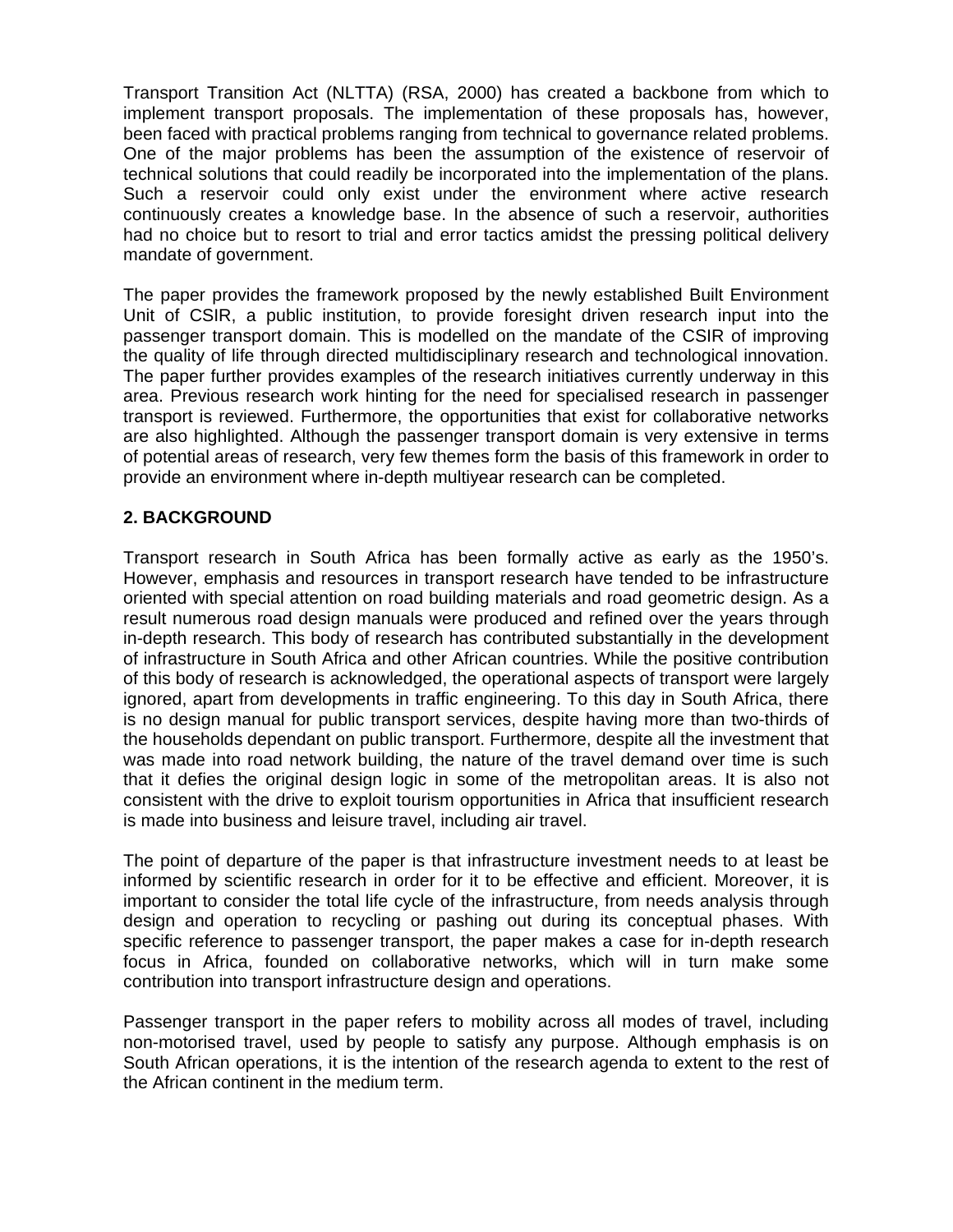## **3. A CASE FOR IN-DEPTH PASSENGER TRANSPORT RESEARCH**

A number of transport researchers and practitioners have recently identified research opportunities and gaps that exist in passenger transport domain in South Africa and continent wide. A few of these contributions are cited in this section under relevant subheadings that follow. It is through the contributions of these authors that the paper illustrates the dire need for in-depth passenger transport research focus in Africa.

#### **3.1 Data management**

Developing countries have often been associated with poor transport data for research and planning purposes. The general absence of reliable timeseries data on transport demand and supply in Africa remains a stumbling block in monitoring performance as well as formulating intervention strategies. In their paper addressed to the Commission for Africa, Beaven and Martini (2004) illustrate how improving data availability in Africa can improve policy formulation, mobilise and strengthen civil society and political accountability as well as to attract much needed investment. On the other hand, the use of secondary data although it has some short term benefits, creates problems in the long term such as poor professional credibility. In South Africa, the NLTTA (RSA, 2000) has attempted to address this problem by legislating the collecting of timeseries public transport demand and supply data through the preparation of numerous transport plans. This process has often been reported to have some fundamental problems as reported elsewhere in the paper. Moreover, the data needed for research purposes is often not administrative in nature and not restricted to specific dimensions. There have been reports elsewhere in the world where collaborative networks have improved data availability and quality tremendously. Appropriate institutional and funding models for these data sharing collaborative networks need to be established in Africa.

#### **3.2 Understanding travel market profiles**

A significant number of authors have promoted the urgent need to understand disaggregated behaviour and needs of different travel markets and associated evolutionary profiles in order to avoid perpetual segregationist policy. Behrens (2003) argues that in South Africa although child and scholar travel is of significance, little data is available for planning services for this market segment. Mashiri et al. (2005) argue for the need to establish a gender sensitive passenger transport research agenda in South Africa. An attempt to comprehensively profile various South African travel market segments was made through the Moving South Africa Action Agenda (NDoT, 1998). However, there has been general lack of follow up to monitor the evolution of these travel markets apart from a few household travel surveys. This further calls for research work to be completed for optimal sampling strategies in order to monitor specific performance indicators.

Timmermans (2003) concludes that if land use and transport policies of a country are primarily concerned with the optimum performance of existing infrastructure as opposed to increasing physical capacity of infrastructure, then activity based models offer advantage over four-step approaches. However, he further notes that activity based models still need further development in order to become more useful to practitioners. Timmermans (2003) also identified areas that require further development such as longer timeseries evolution of activities, the influence of communications and Intelligent Transport System technology on activities, household decision making contexts as well as integrating of these models with other decision making tools used by other stakeholders.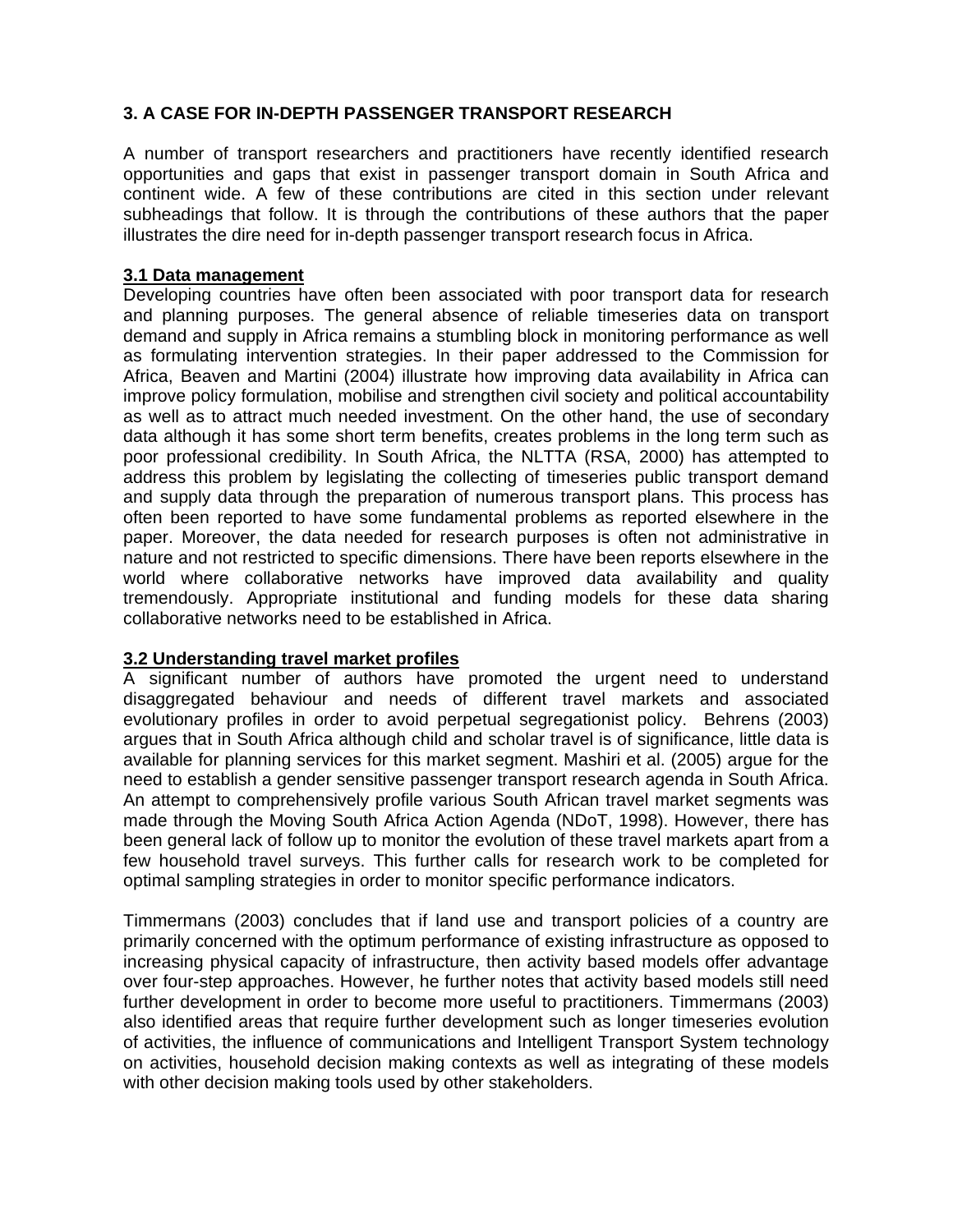Little is known in South Africa about the night travel needs of the population. With cities increasingly operating on a 24-hour basis, it becomes important to ensure that transport services are able to respond to this demand, in line with economic growth and potential employment opportunities that arise from supporting the demand. It is through research that the design of such services should be explored.

## **3.3 Data collection**

Cameron (2005) questions the methodology currently adopted in South Africa for the completion of Current Public Transport Records (CPTRs), which are status quo records on public transport supply and demand in municipalities and the consequent use of these datasets in policy and decision making. He recommends research to be undertaken to assess the potential of new technology for efficient data collection based on scientific reasoning. Cameron (2005) is further supported by Moodley et al. (2005) who demonstrate the prohibitive costs of collecting public transport performance monitoring data as provided for in the NLTTA. In order to illustrate some of the alternative efficient data collection methods, Letshwiti and Lamprecht (2004) completed a technology scan of equipment that could be used for counting boarding and alighting public transport passengers. They also demonstrated the accuracy of some of the technologies through a pilot study. Through dedicated research, such equipment could improve the efficiency of public transport demand data collection as well as public transport assignment models.

Krysman and Schmitz (2005), through a pilot study, demonstrated the potential of using cellphone technology to provide more accurate records of space and time elements of travel patterns. Scott et al (2004) show how the demand for mobile phones in Africa, especially in the rural areas, has exceeded market expectations. It is this proliferation of cellphone technology that prompts Krysman and Schmitz (2005) to use them reliably for collecting data that would have otherwise been difficult to obtain. Further opportunities for collecting data and improving transport services using information and communication technology need to be explored.

# **3.4 Service design**

Public transport service design in South Africa has never enjoyed scientific and engineering attention. This has also been exacerbated by the unplanned substantial growth of the historically deregulated minibus taxi industry. However with the deliberate policy shift of government from private to public transport focus, a sudden emergence of public transport plans occurred, which were not largely formulated on the basis of locally researched interventions. In desperation, Kingma (2004) recommends the use of almost "radical" approaches in addressing public transport service backlogs, similar to the approach adopted in the 1960's in South Africa where tramlines were buried and walking spaces were replaced with parking bays to illustrate some of the failures of these interventions. Willumsen and Lillo (2005), however, illustrate how the introduction of improved bus technology, improved understanding of traffic at bus stops, improved payment systems, use of low cost control systems, efficient boarding and alighting facilities and modelling techniques to assist in the design process, all contribute to improved public transport service design by using Transmilenio system in Bogota as a case study. Research input into service design components such as park and ride, modal integration, feeder and distribution services alternatives need further development.

#### **3.5 Aviation**

Norval (2003) illustrates the complexities involved in designing flight paths in the aviation industry, in the light of the increased competitiveness and travel demand. Within the context of advancing initiatives such as the New Partnership for Africa's Development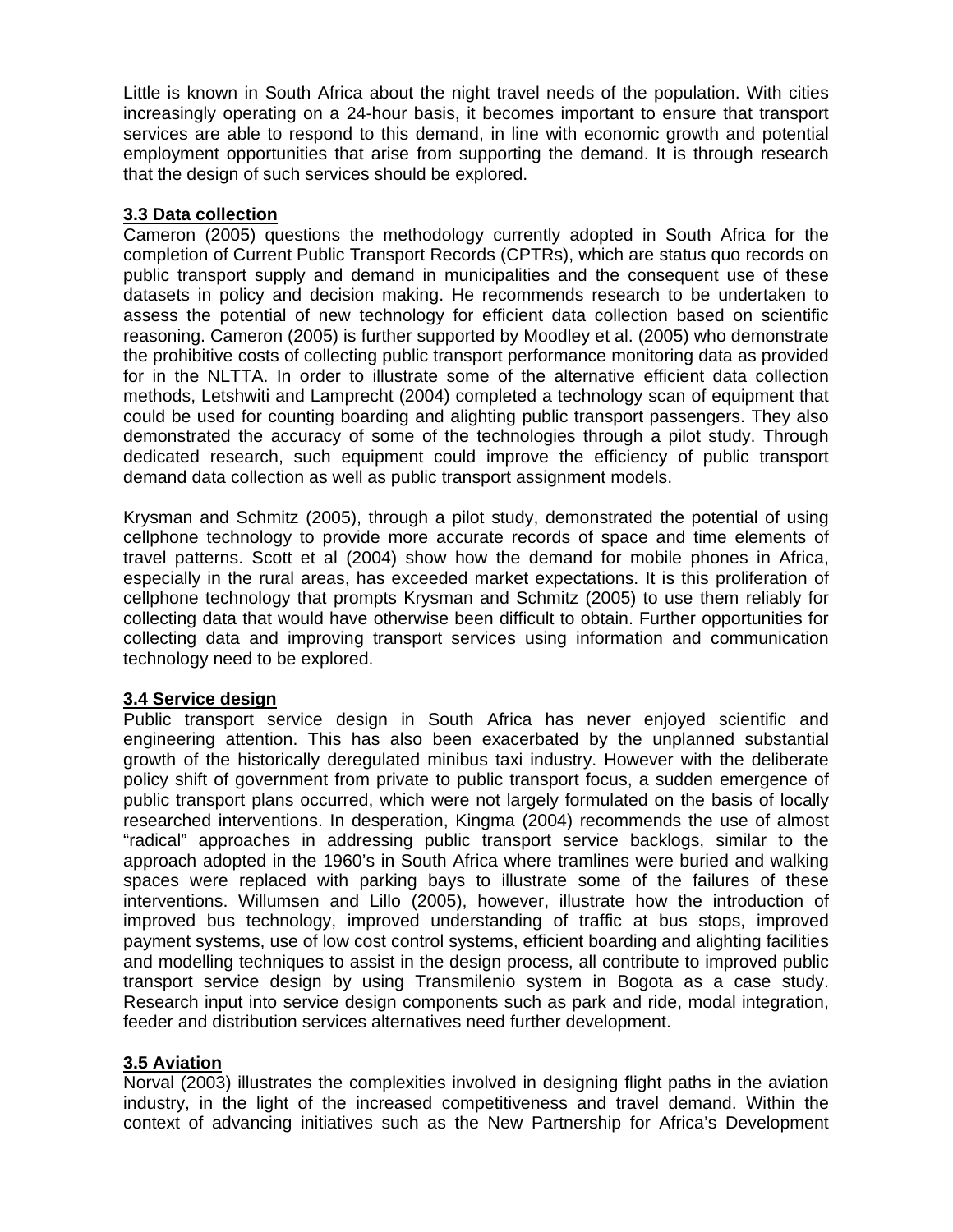(NEPAD) objectives, Ssamula and Del Mistro (2004) through exploring a cost model for airline services note that there is a lack of calibrated service costing models in Africa and insufficient base data from which to design optimal air transport networks in Africa, in a bid to lowering operational costs. Ssamula and Venter (2005) however acknowledge the governance complexities involved in the African aviation industry emanating from the implementation of the Yamoussoukro Decision.

## **3.6 Alternative transport service designs and modes**

Green et al (2005) explored the use of mobility brokering alternatives in Central Karoo, a low density poverty stricken rural area, as solution to improving accessibility to essential services. Other benefits included improved efficiency of services and transport supply information and in turn improved profitability of services resulting in potential affordability of transport services. However, they acknowledge the location dependent nature of this type of service and recommend the investigations into similar models in other rural areas of South Africa. There is also an opportunity to provide improved service designs through improved public participation techniques.

Some parts of Africa, notably Uganda, have adopted non-motorised transport modes from which counties such as South Africa could learn valuable lessons, for example bicycle taxis. These modes are built from technology that presents lower maintenance burden and hence tend to be safer than motorised modes that are more expensive to operate leading to poor maintenance history. There is therefore scope for passenger transport research to investigate the effectiveness of alternative transport modes and their associated user requirements.

## **3.7 Transport Funding**

Wosiyana (2005) illustrates some of the root causes of unsustainable transport funding in South Africa. He questions unfunded mandate created by the NLTTA (RSA, 2000) and the views expressed by National Treasury that the legislative mandate in respect of funding is its exclusive competency. It therefore remains a task that should be addressed though research efforts to demonstrate alternative transport funding mechanisms and to support these through cost:benefit models.

# **4. PROPOSED FOCUS AREAS**

The proposed passenger transport research framework hinges on the mandate of the CSIR of improving the quality of life through directed multidisciplinary research and technological innovation. The accepted approach of defining a research agenda in the CSIR is through a formal framework referred to as the "Technology Tree". The background of this approach is not formally provided in this paper, only the essence of the proposed research agenda. In brief, however, the approach attempts to use existing infrastructure and existing technology coupled with knowledge generation research to develop tools that are needed by the end users. Most of the resources are however expended on the knowledge generation aspects within the context of the technology tree. It should further be noted that the research agenda proposed is not short term in nature and therefore does not attempt to address all the passenger transport problems identifiable. The aim is to ensure that the CSIR is able to create an environment that encourages in-depth multi year research. In the light of resource constraints and the identified needs, it is proposed that in-depth passenger transport research be conducted under three headings, namely:

- **Passenger transport service design**
- **Low cost data collection techniques**
- **Transport data warehousing**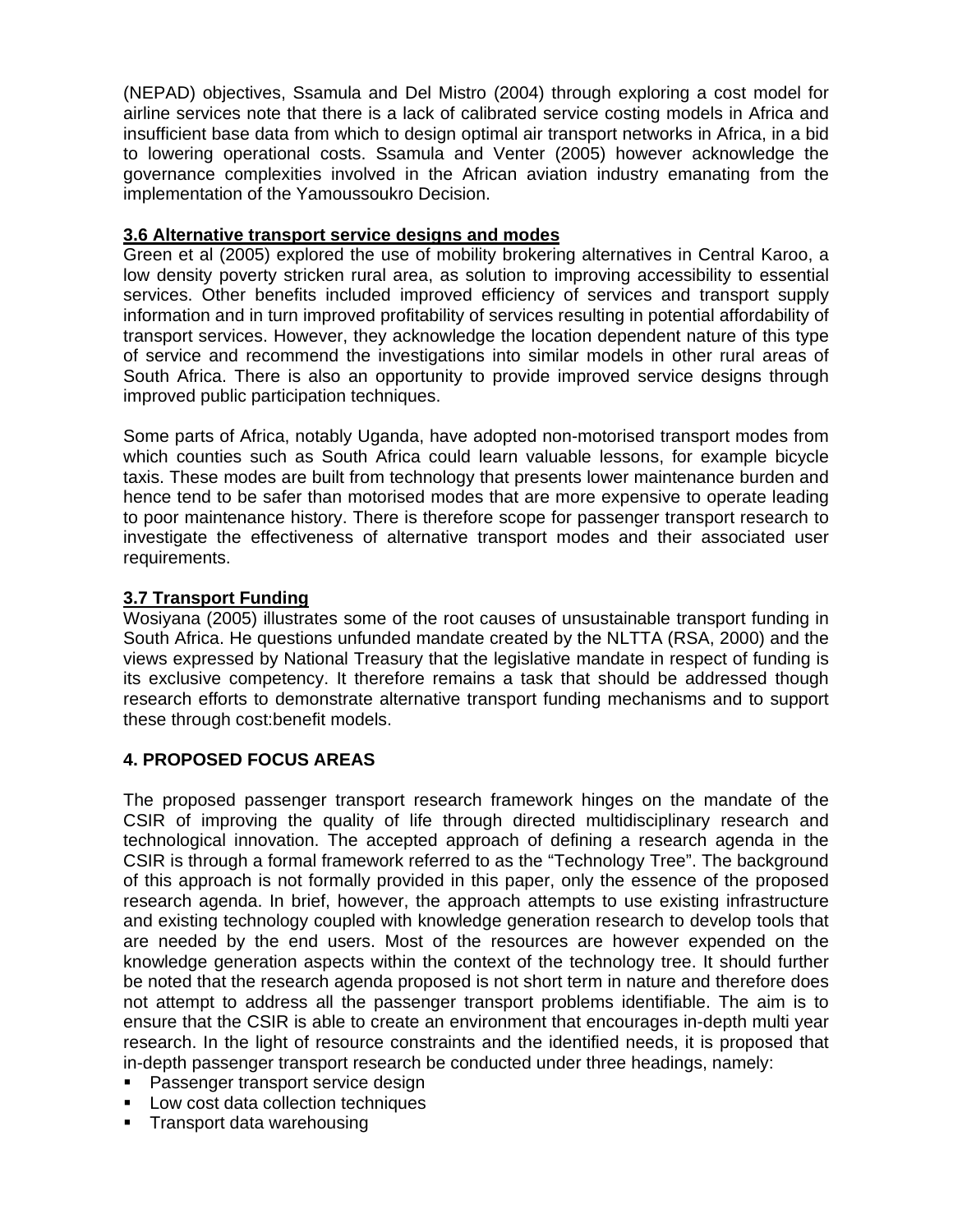Each of these is explained as follows.

## **4.1 Passenger transport service design**

The point of departure for this focus area is to incorporate principles of service design in passenger transport similar to essential services such as electricity and water. The aim is to create a platform where the dynamics of passenger transport service are quantified. One example of research output would be the investigation into the feasibility of demand responsive pubic transport systems in developing countries.

## **4.2 Low cost data collection techniques**

It was shown in section 3.3 how emerging technology has been successfully used in South Africa to efficiently collect data that would have otherwise required considerable resources. The point of departure for this focus area is to exploit sensor technology as well as information and communication technology to improve data collection efficiency. The development of a "blue box" system is under way, which is a small vehicle mounted control unit consisting of data capturing terminals and display for trial use in various transport modes. Its use could be extended to capturing the geographic position of boarding and alighting movements, passenger information dissemination, etc.

#### **4.3 Transport data warehousing**

In order to monitor trends, prepare cost:benefit studies or appraise impact of various schemes, it is essential that such analysis be based on reliable data. The aim of this focus area is to create passenger transport databases that would facilitate aforementioned analyses. In the immediate future it is proposed to produce a state of the passenger transport report in South Africa, which would be updated on a regular basis.

# **5. RELATIONSHIP WITH STAKEHOLDERS**

Blanchard and Fabrycky (1981) define a system as a set of interrelated components working together toward some common objective or purpose. They further describe attributes of a system as follows:

- Properties and behaviour of each component of the set has an effect on the properties of and behaviour of a set as a whole.
- **Properties and behaviour of each component of the set depends on the properties and** behaviour of at least one other component in the set.
- Each possible subset of components has the above properties and the components cannot be divided into independent subsets.

Passenger transport research as described in the paper would be only one component within a system whose purpose is to improve the quality of life. Section 3 of the paper, for example, illustrated the contribution that has recently been made by South African transport researchers and practitioners in advancing knowledge in the passenger transport research domain. It was through these contributions that the state of passenger transport and more importantly gaps in passenger transport research were revealed. It is in this spirit of interdependency that the passenger transport research agenda described in the paper is presented.

Some of the envisaged outputs of the passenger transport research agenda would include the following:

- **Promotion of relevant and appropriate technology transfer.**
- **Participation in pilot projects driven by different stakeholders.**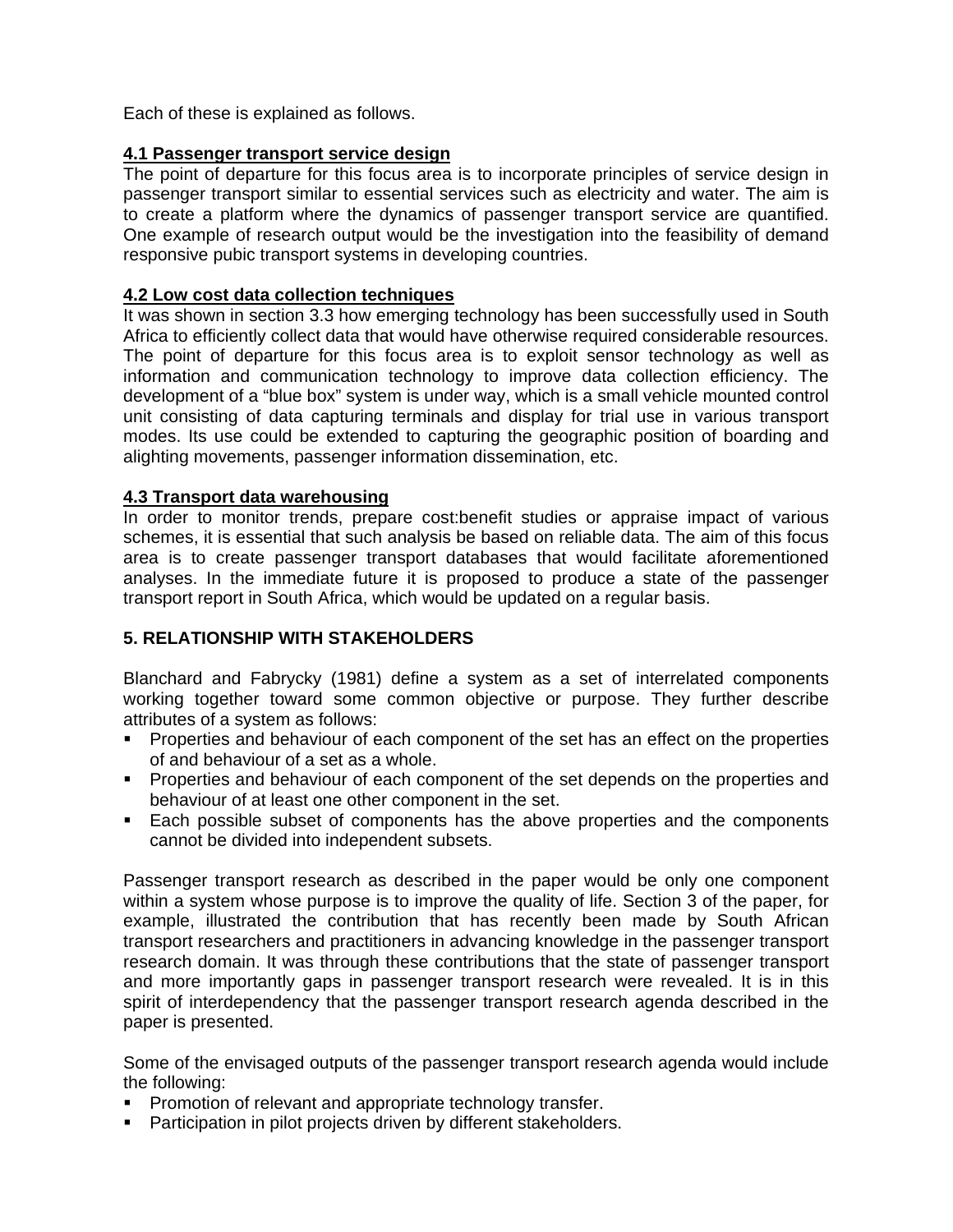- **Joint research papers with different stakeholders.**
- **Information sharing with different stakeholders.**
- **Practical application of academic advances.**
- **Minimise the risk of private sector in research and development.**

#### **5. CONCLUSIONS**

Life-cycle management of infrastructure warrants in-depth research into passenger transport operations in Africa. The paper highlighted a number of research opportunities and gaps that exist in passenger transport domain through citing recently published contributions by researchers and practitioners through work completed in South Africa and continent wide. This was further used to make a case for in-depth passenger transport research in Africa.

In the light of resource constraints of the CSIR and identified needs, it was proposed that passenger transport research agenda focus on the following three generic areas:

- **Passenger transport service design.**
- **Low cost data collection techniques.**
- **Transport data warehousing.**

It was concluded in line with systems thinking that that the research agenda proposed in the paper can only thrive in a collaborative environment. The nature of relationships with stakeholders was identified through illustrating the expected outputs of the research agenda.

#### **6. REFERENCES**

- [1] Beaven, R. Martini, R. 2004. Strengthening the quality of data in Africa. African commission paper on strengthening the quality and use of data in Africa, Commission for Africa, www.commissionforafrica.org accessed 17 February 2006.
- [2] Behrens, R. 2003. The importance of scholar and chid travel in Southern African cities, and a review of improvement measures, Proceedings of the  $22^{nd}$  Southern African Transport Conference (SATC), Pretoria.
- [3] Blanchard, B.S. Fabrycky W.J. 1981. Systems engineering and analysis.  $3<sup>rd</sup>$  edition. Prentice Hall Inc., New Jersey
- [4] Cameron, J.W.M. 2005. Questions about the quantitative basis of municipal transport plans, Proceedings of the  $24<sup>th</sup>$  Southern African Transport Conference (SATC), Pretoria, pp. 680-695.
- [5] Green, C. Naude, A. Le Roux, W. Osman C. Blackshaw, R. 2005. Rural mobility brokering and subsidisation: Outline of options based on a concept planning study in the Central Karoo, Proceedings of the  $24<sup>th</sup>$  Southern African Transport Conference (SATC), Pretoria, pp. 611-622.
- [6] Kingma, R. 2004. Public transport: Anew planning paradigm is required to succeed, Proceedings of the  $23<sup>rd</sup>$  Southern African Transport Conference (SATC), Pretoria, pp. 439-447.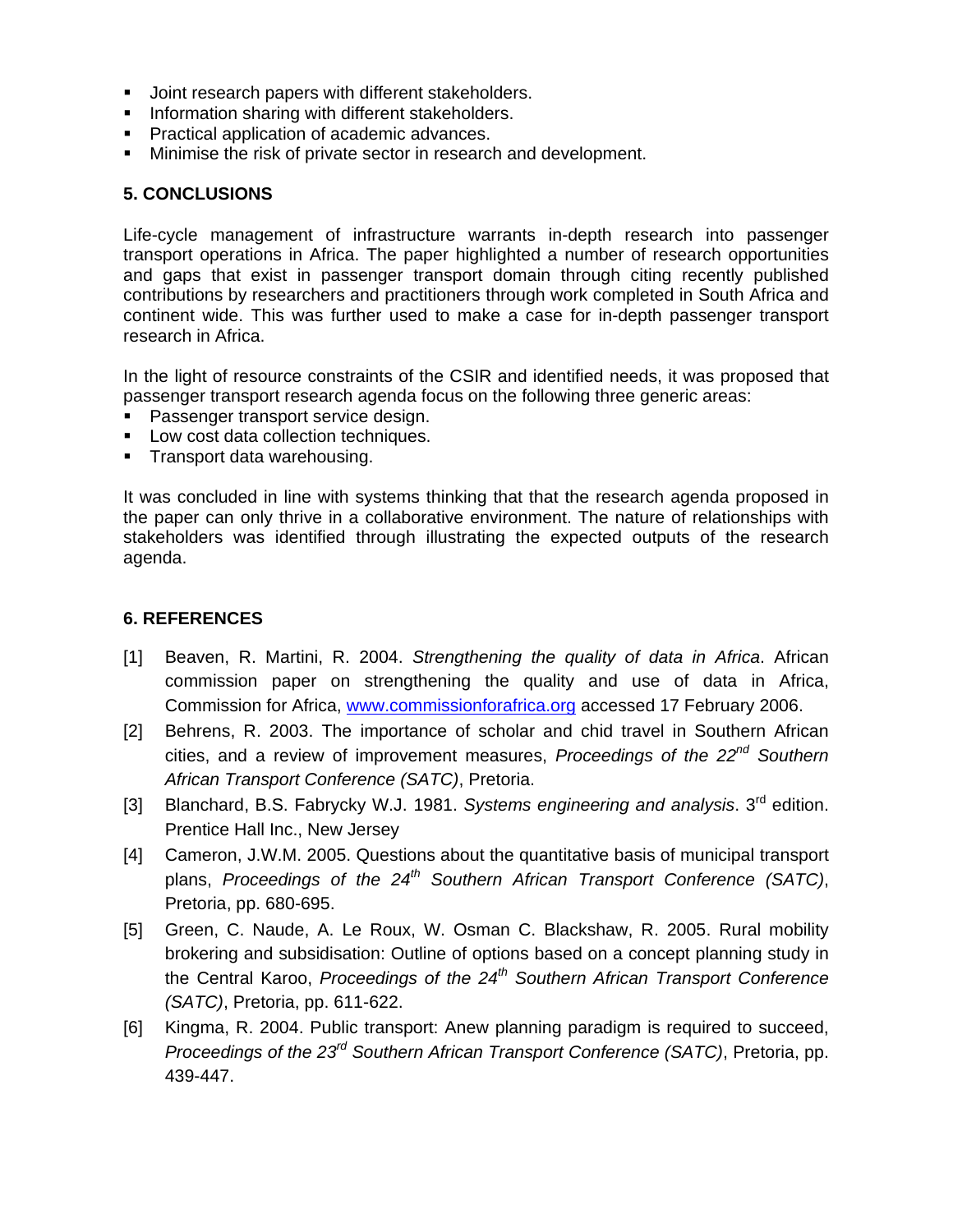- [7] Krysman, S. Schmitz, P. 2005. The use of cellphone technology in activity and travel data collection, Proceedings of the  $24<sup>th</sup>$  Southern African Transport Conference (SATC), Pretoria, pp. 696-705.
- [8] Letshwii, V. Lamprecht, T. 2004. Appropriate technology for automatic passenger counting on public transport vehicles in South Africa, Proceedings of the  $23^{\circ\circ}$ Southern African Transport Conference (SATC), Pretoria, pp. 405-412.
- [9] Mashiri, M. Buiten, D. Mahapa, S. Zukulu, R. 2005. Toward setting a research agenda around mainstreaming gender in the transport sector, *Proceedings of the*  $24<sup>th</sup>$ Southern African Transport Conference (SATC), Pretoria, pp. 755-768.
- [10] Moodley, G.Y., Aucamp C.A. Wood, R. 2005. Developing the eThekwini operating licences strategy: How useful is the CPTR information, *Proceedings of the*  $24<sup>m</sup>$ Southern African Transport Conference (SATC), Pretoria, pp. 285-293.
- [11] Norval, C. 2003. Criteria for the selection of aircraft flight paths, Proceedings of the 22<sup>nd</sup> Southern African Transport Conference (SATC), Pretoria.\
- [12] National Department of Transport. 1998. Moving South Africa, Towards a transport strategy for 2020. Report and strategic recommendations, Draft for discussion, Pretoria.
- [13] Republic of South Africa. 1996. White Paper on National Transport Policy, Government printers, Pretoria
- [14] Republic of South Africa. 2000. National Land Transport Transition Act, Act 22 of 2000. Government printers, Pretoria.
- [15] Scott, N. Batchelor S. Ridley, J. Jorgensen, B. 2004. The impact of mobile phones in Africa. Commission for Africa, www.commissionforafrica.org accessed 17 February 2006.
- [16] Ssamula, B. Del Mistro, R. 2004. Developing a cost model for running an airline service, Proceedings of the  $23<sup>rd</sup>$  Southern African Transport Conference (SATC), Pretoria, pp. 127-138.
- [17] Ssamula, B. Venter, R. 2005. The way forward in liberalising the African skies, Proceedings of the  $24^{th}$  Southern African Transport Conference (SATC), Pretoria, pp. 274-284.
- [18] Timmermans, H. 2003. Recent and expected directions in modelling transportation, Proceedings of the 22<sup>nd</sup> Southern African Transport Conference (SATC), Pretoria.
- [19] Willumsen, L.G. Lillo, E. 2005. Bus rapid transport and urban development, Proceedings of the  $24^{th}$  Southern African Transport Conference (SATC), Pretoria, pp. 706-716.
- [20] Wosiyana, M. 2005. The National Land Transport Transition Act, 2000 How long is the transition?, Proceedings of the  $24<sup>th</sup>$  Southern African Transport Conference (SATC), Pretoria, pp. 663-667.